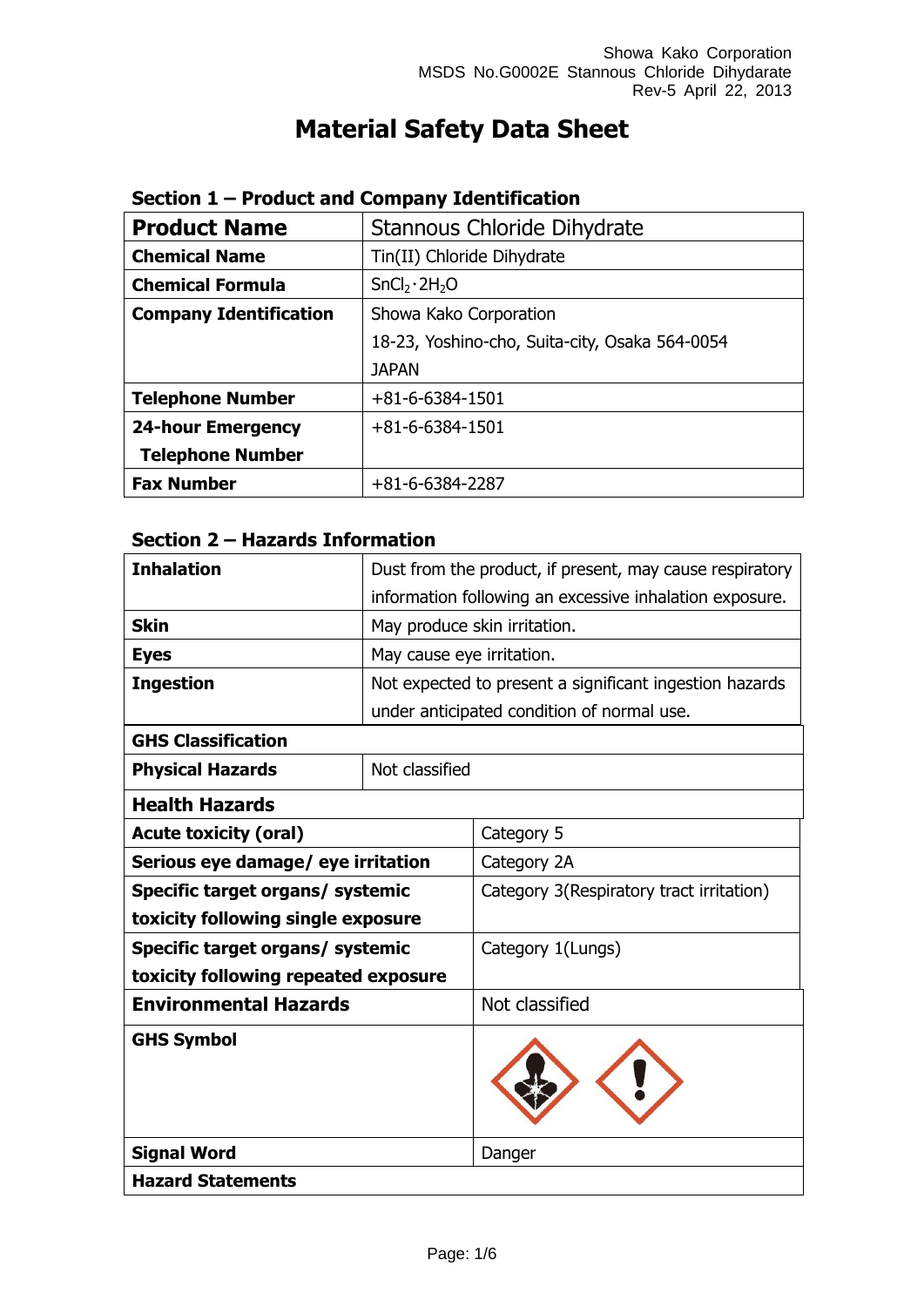Showa Kako Corporation

MSDS No.G0002E Stannous Chloride Dihydarate

|                                 | Rev-5 April 22, 2013                                       |  |
|---------------------------------|------------------------------------------------------------|--|
| H303                            | May be harmful if swallowed                                |  |
| H319                            | Causes serious eye irritation                              |  |
| H335                            | May cause respiratory irritation                           |  |
| H372                            | Causes damage to organs through prolonged or               |  |
|                                 | repeated exposure (Lungs)                                  |  |
| <b>Precautionary Statements</b> |                                                            |  |
| <b>Prevention Statements</b>    |                                                            |  |
| P264                            | Wash hand and face, etc. thoroughly after handling.        |  |
| P280                            | Wear protective gloves/protective clothing/eye             |  |
|                                 | protection/face protection.                                |  |
| P260                            | Do not breathe dust/fume/gas/mist/vapors/spray.            |  |
| P271                            | Use only outdoors or in a well-ventilated area.            |  |
| P270                            | Do not eat, drink or smoke when using this product.        |  |
| <b>Response Statements</b>      |                                                            |  |
| P312                            | Call a POISON CENTER or doctor if you feel unwell.         |  |
| P305+P351+P338                  | IF IN EYES: Rinse cautiously with water for several        |  |
|                                 | minutes. Remove contact lenses, if present and easy to     |  |
|                                 | do. Continue rinsing.                                      |  |
| P337+P313                       | If eye irritation persists: Get medical advice/ attention. |  |
| P304+P340                       | IF INHALED: Remove victim to fresh air and keep at rest    |  |
|                                 | in a position comfortable for breathing.                   |  |
| P314                            | Get medical advice/ attention if you feel unwell.          |  |
| <b>Storage Statements</b>       |                                                            |  |
| P403+P233                       | Store in a well-ventilated place. Keep container tightly   |  |
|                                 | closed.                                                    |  |
| P405                            | Store locked up.                                           |  |
| <b>Disposal Statements</b>      |                                                            |  |
| P501                            | Dispose of contents/ container through a waste             |  |
|                                 | management company authorized by the local                 |  |
|                                 | government.                                                |  |
|                                 |                                                            |  |

# **Section 3 – Composition and Information on Ingredients**

| <b>Substance/Mixture</b> | Substance                  |
|--------------------------|----------------------------|
| <b>Chemical Name</b>     | Tin(II) Chloride Dihydrate |
| $CAS \#$                 | 10025-69-1                 |
| <b>Percent</b>           | 97.0% min.                 |

### **Section 4 – First Aid Measures**

| <b>Eyes</b> | Immediately flush eyes with copious amounts of water for at |
|-------------|-------------------------------------------------------------|
|-------------|-------------------------------------------------------------|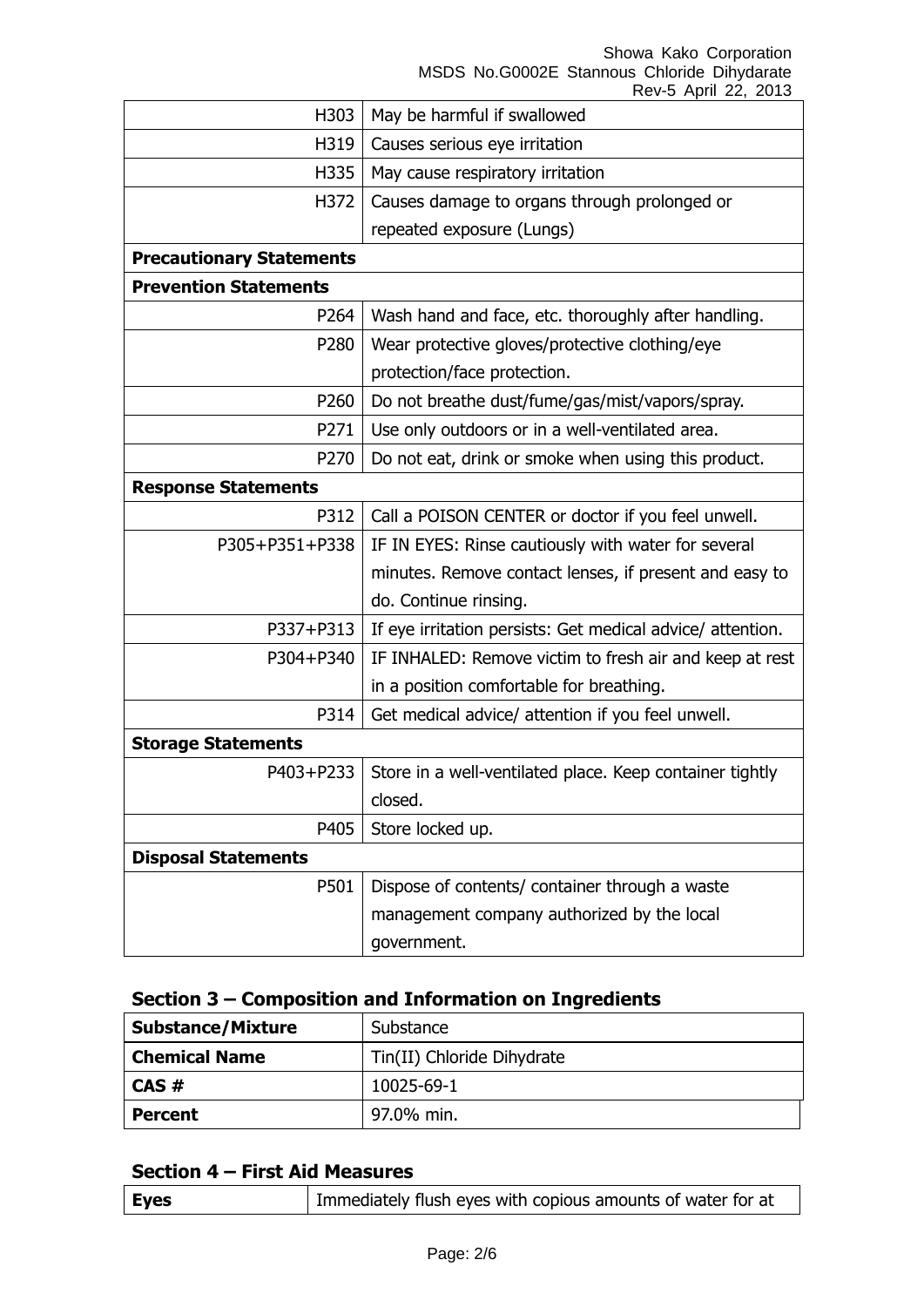Showa Kako Corporation MSDS No.G0002E Stannous Chloride Dihydarate Rev-5 April 22, 2013

|                   | least 15 minutes, occasionally lifting the upper and lower               |
|-------------------|--------------------------------------------------------------------------|
|                   | eyelids. Consult with ophthalmologist.                                   |
| <b>Skin</b>       | Flush skin with plenty of water for at least 15 minutes while            |
|                   | removing contaminated clothing and shoes. Wash clothing                  |
|                   | before reuse. Consult with a physician if symptoms occur.                |
| <b>Ingestion</b>  | Immediately wash mouth with plenty of water and give 1 - 2               |
|                   | cupfuls of milk or water if victim is conscious and alert. Consult       |
|                   | with a physician.                                                        |
| <b>Inhalation</b> | Remove to fresh air, wash out nasal aperture and mouth with              |
|                   | plenty of water. If breathing is difficult, give artificial respiration. |
|                   | If not breathing, give oxygen. Consult with a physician.                 |

### **Section 5 – Fire Fighting Measures**

| <b>Flash Point</b>               |              | No data found                                       |
|----------------------------------|--------------|-----------------------------------------------------|
| <b>Autoignition</b>              |              | <b>None</b>                                         |
| <b>Explosion Limits</b>          | Lower        | No data found                                       |
|                                  | <b>Upper</b> | No data found                                       |
| <b>Extinguish Media</b>          |              | Water, powder, carbon dioxide, foam                 |
| <b>Firefighting Instructions</b> |              | Avoid non-firefighting equipped personnel to enter. |
|                                  |              | Extinguish upwind from the fire wearing appropriate |
|                                  |              | protective gear.                                    |

### **Section 6 – Accidental Release Measures**

| <b>Spills/Leaks</b> | Evacuate area. Provide adequate ventilation. Wear              |
|---------------------|----------------------------------------------------------------|
|                     | self-contained breathing apparatus, rubber boots and heavy     |
|                     | rubber gloves. Sweep up, place in a bag and hold for waste     |
|                     | disposal. Avoid raising dust. Do not contact with skin. Do not |
|                     | inhale. Wash spill site after material pickup is complete.     |

# **Section 7 – Handling and Storage**

| <b>Handling</b> | Wear appropriate protective gear. Do not contact with eyes, skin |
|-----------------|------------------------------------------------------------------|
|                 | and on clothing. Do not inhale. Handle with care. Wash mouth     |
|                 | and hand after handling the material.                            |
| <b>Storage</b>  | Keep container tightly closed. Avoid such conditions as direct   |
|                 | sunlight and high piling. Store in low-humid, low-temperature    |
|                 | area.                                                            |

#### **Section 8 – Exposure Controls, Personal Protection**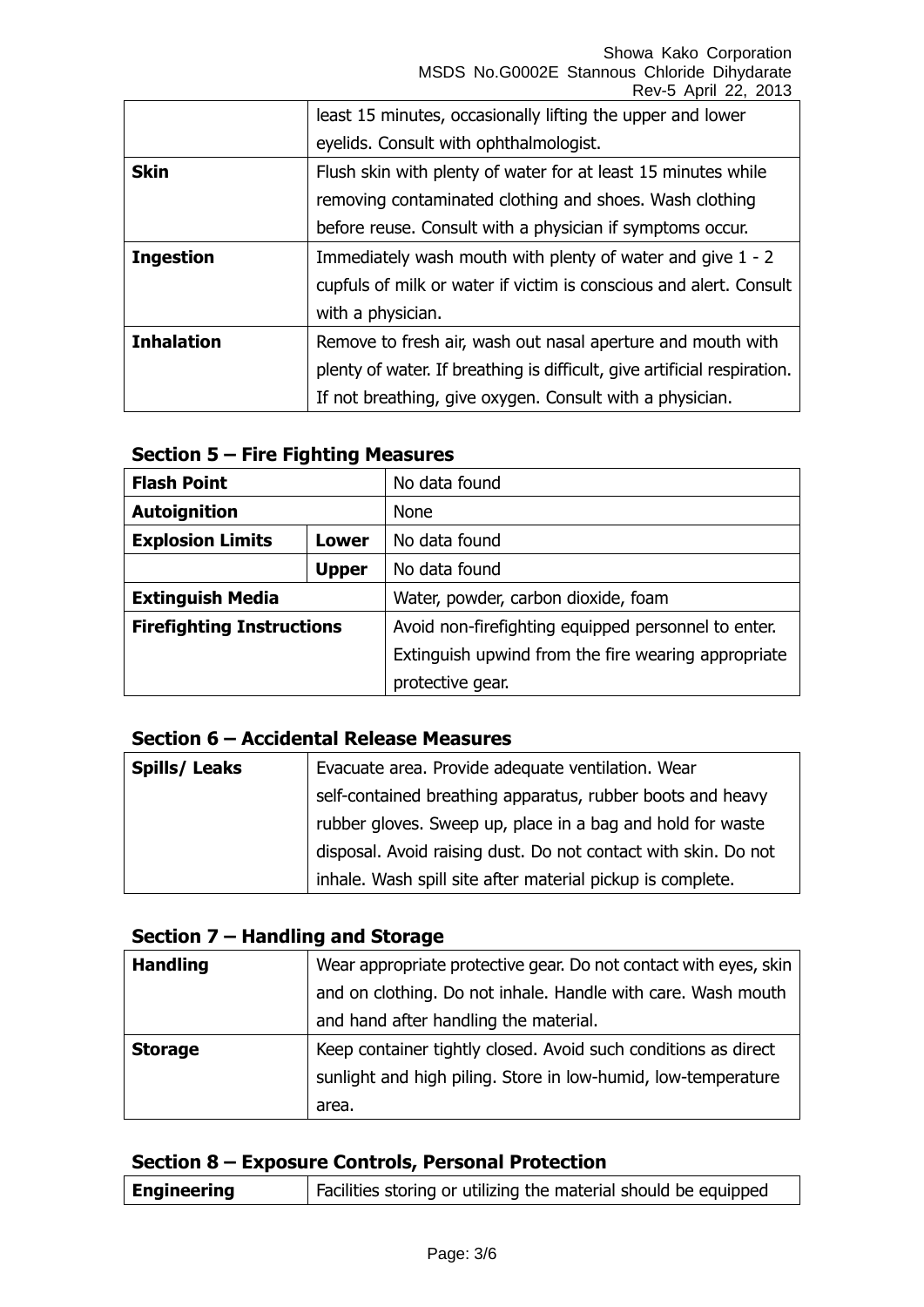Showa Kako Corporation MSDS No.G0002E Stannous Chloride Dihydarate Rev-5 April 22, 2013

| <b>Controls</b>                      | with an eye wash facilities and a safety shower. | Use adequate |
|--------------------------------------|--------------------------------------------------|--------------|
|                                      | ventilation to keep airborne concentrations low. |              |
| <b>Exposure Limits</b>               | No data found                                    |              |
| <b>Personal Protective Equipment</b> |                                                  |              |
| <b>Eyes</b>                          | Safety goggles                                   |              |
| <b>Skin</b>                          | Rubber gloves                                    |              |
| <b>Clothing</b>                      | Protective clothing and rubber boots             |              |
| <b>Respirators</b>                   | Anti-dust mask                                   |              |

# **Section 9 – Physical and Chemical Properties**

| <b>Physical State</b> | Crystal                                                         |
|-----------------------|-----------------------------------------------------------------|
| <b>Appearance</b>     | White                                                           |
| Odor                  | <b>Odorless</b>                                                 |
| <b>Boiling Point</b>  | $652$ °C                                                        |
| <b>Melting Point</b>  | 37.7°C (decomposes)                                             |
| <b>Density</b>        | 2.71                                                            |
| <b>Flash Point</b>    | No data found                                                   |
| <b>Autoignition</b>   | No data found                                                   |
| <b>Explosibility</b>  | No data found                                                   |
| <b>Vapor Pressure</b> | No data found                                                   |
| <b>Vapor Density</b>  | No data found                                                   |
| <b>Solubility</b>     | Soluble in water. When dissolving with water, it is hydrolyzed, |
|                       | formed basic salt and the solution becomes turbid. Soluble in   |
|                       | water containing hydrochloric acid and alcohol.                 |

# **Section 10 – Stability and Reactivity**

| <b>Stability</b>                             | Deliquescent (Produce hydrogen chloride    |
|----------------------------------------------|--------------------------------------------|
|                                              | gas when burned)                           |
| <b>Conditions to avoid</b>                   | Direct sunlight, high temperature, high    |
|                                              | humidity and high piling                   |
| <b>Incompatibilities with Other Material</b> | Reacts violently with calcium carbide,     |
|                                              | ethylene oxide, hydrazine hydrate, nitrate |
|                                              | and so on.                                 |
| <b>Hazardous Decomposition Product</b>       | Hydrogen chloride gas and tin/ tin oxides  |
|                                              | when burned.                               |
| <b>Hazardous Polymerization</b>              | Will not occur                             |

# **Section 11 – Toxicological information**

| <b>RTECS#</b> | No data found |
|---------------|---------------|
|---------------|---------------|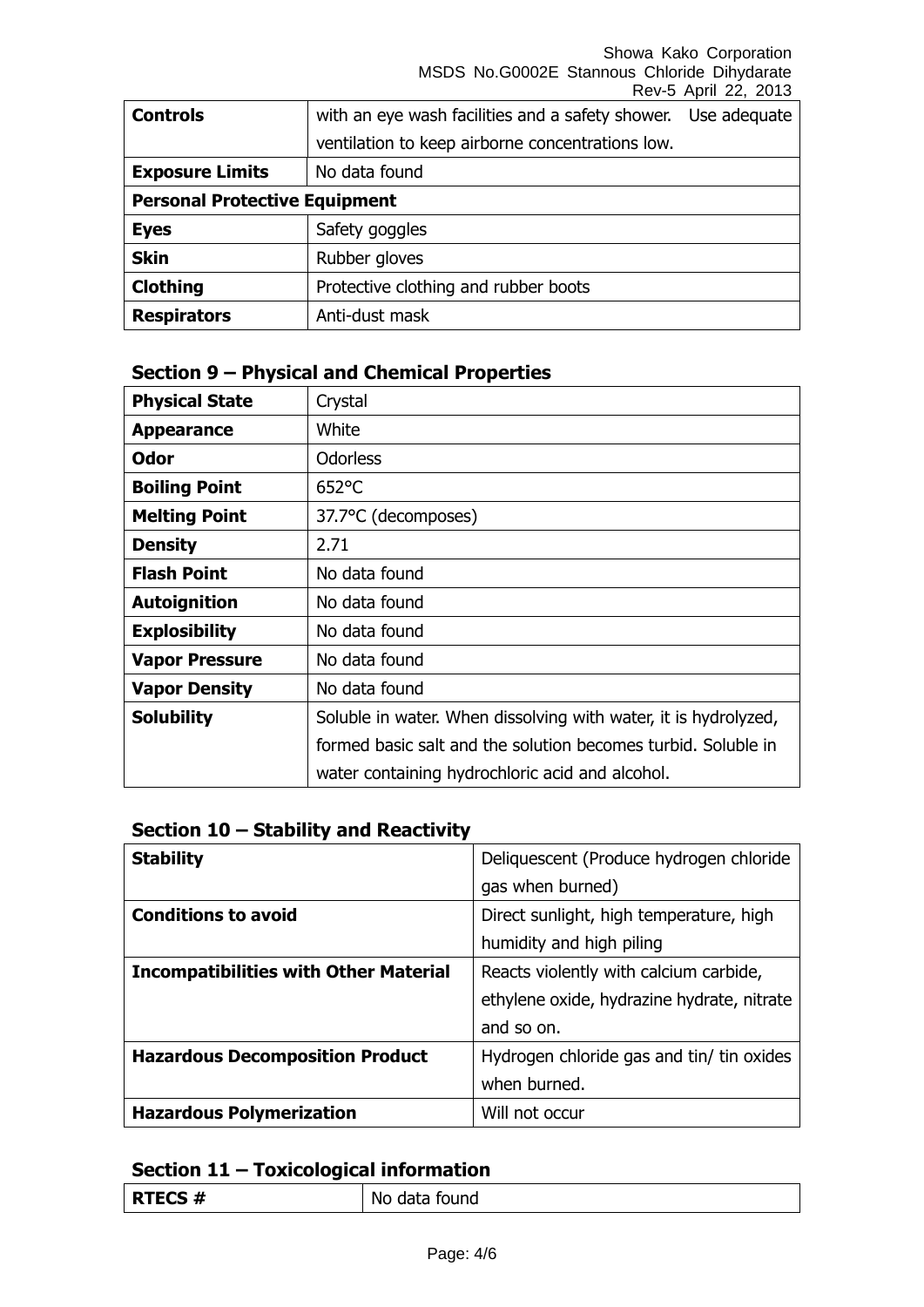Showa Kako Corporation MSDS No.G0002E Stannous Chloride Dihydarate

|                             | Rev-5 April 22, 2013                              |
|-----------------------------|---------------------------------------------------|
| <b>LD50/LC50</b>            | IVN-rat LD50: 7,830 µg/ kg                        |
|                             | IVN-dog LD50: 20 mg/ kg                           |
| Carcinogenicity             | No data found                                     |
| <b>Mutagenicity</b>         | DNA damage human (leukocyte): 10 µmol/L           |
|                             | DNA damage hamster (ovary): 50 µmol/L             |
| <b>Reproductive Effects</b> | No data found                                     |
| <b>Teratogenicity</b>       | No data found                                     |
| <b>Immunology</b>           | No data found                                     |
| <b>Irritation</b>           | Irritating to skin and mucous membrane, may cause |
|                             | inflammation.                                     |

#### **Section 12 – Ecological Information**

| <b>Ecotoxicity</b>            | No data found |
|-------------------------------|---------------|
| <b>Environmental Standard</b> | No data found |

### **Section 13 – Disposal Consideration**

| <b>Disposal Method</b>   | Federal (national), state or local laws and regulations |  |
|--------------------------|---------------------------------------------------------|--|
|                          | will determine the proper waste disposal method.        |  |
| <b>Regulation Method</b> | Federal (national), state or local laws and regulations |  |

### **Section 14 – Transport Information**

| <b>Shipping Name</b> | CORROSIVE SOLID, ACIDIC, INORGANIC, N.O.S |
|----------------------|-------------------------------------------|
| <b>Hazard Class</b>  |                                           |
| UN $#$               | 3260                                      |
| <b>Packing Group</b> |                                           |

### **Section 15 – Regulatory Information**

| <b>United States</b> | <b>TSCA</b>      | No data found            |
|----------------------|------------------|--------------------------|
| EC                   | <b>EINECS</b>    | Not on the list          |
|                      | <b>R</b> Phrases | R22 Harmful if swallowed |
|                      |                  | R34 Causes burns         |
|                      | <b>S Phrases</b> | No data found            |
| <b>Canada</b>        | <b>WHMIS</b>     | No data found            |
| <b>Japan</b>         | <b>PRTR law</b>  | Not on the list          |

### **Section 16 – Other Information**

| <b>MSDS Creation Date</b> | February 26, 2010 |
|---------------------------|-------------------|
| <b>Revised Date</b>       | April 22, 2013    |
| <b>Revised No.</b>        | Revised 5th       |